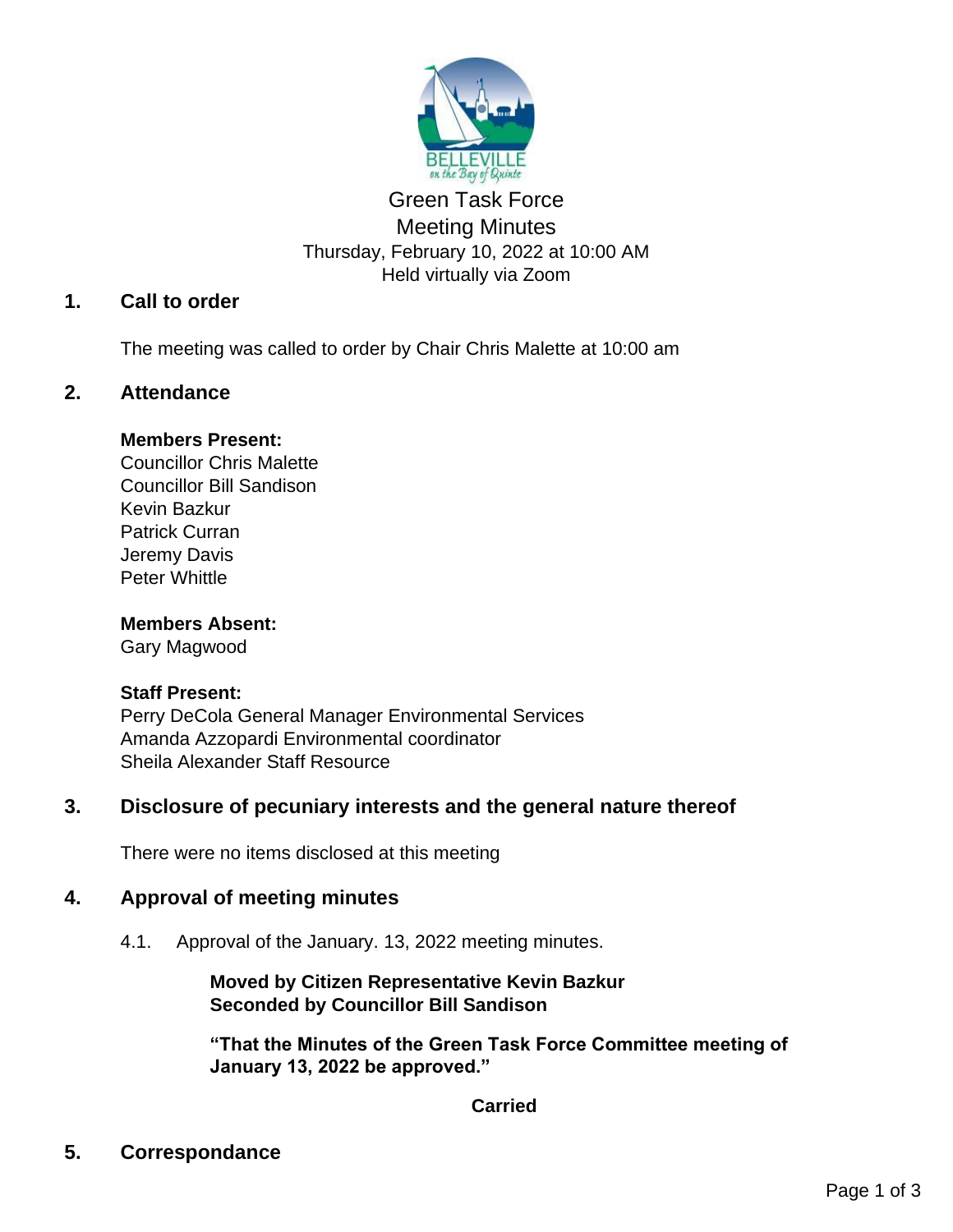There was no correspondence at this meeting.

### **6. Items for discussion**

#### 6.1. Earth Day Trees Update

Environmental Coordinator reported that the City of Belleville has been registered for the Earth Day Canada Tree Planting Relay on September 22, 2022. The location will be Churchill Heights Park. We are registered to receive partial funding support from Earth Day Canada. Discussion followed.

#### 6.2. Quinte Trash Bash 2022

Environmental Coordinator advised that the Quinte Trash Bash (QTB) will be May 14, 2022 starting at 9 am with a supply station located at the former Quinte Exhibition and Raceway site. The QSWC was suggested as a second location. Discussion followed suggesting site locations in Ward 2. Further discussion is required.

#### 6.3. Seedling Giveaway 2022

Environmental Coordinator advised that Quinte Conservation is encouraging municipalities to host the event on April 30, 2022 and will provide staff on site to address questions and concerns. Past giveaways have averaged between 1500-2000 seedlings being distributed in a short time frame. Members suggested the limit of 5 seedlings per household. Staff will consult with City communications team for marketing strategy and promotion of all GTF 2022 events.

#### 6.4. Bee City Education Webinars

Staff has reached out to local schools, two from each Ward to seek interest and request participation in the pollinator webinars. Two classes from Queen Victoria School in Ward 1 have showed great interest and will register for a webinar. The free webinars are offered via our Bee City Canada membership and we have received great support and resources since joining the organization.

#### 6.5. Pollinator Event Plans

Staff advised that planning is underway for this new, exciting event and has had discussions with local vendors and speakers including Jackie Tapp, President of the Belleville Farmer's Market, Carson Arthur local celebrity and entrepreneur, Quinte Conservation and Quinte Bee Association to be guest speakers. City department staff have been consulted about the venue, setup, contracts and insurance. There has been great support for this endeavor that will bring awareness of the importance of pollinators and the role they contribute to the Agri-food industry. The event will be held in the George Zegouras Market Square and on the Bernice Parrott stage behind City Hall on Saturday, June 18, 2022 from 9 am until 12 pm in conjunction with the regular Farmer's Market Day. Discussion followed and it was agreed this event would